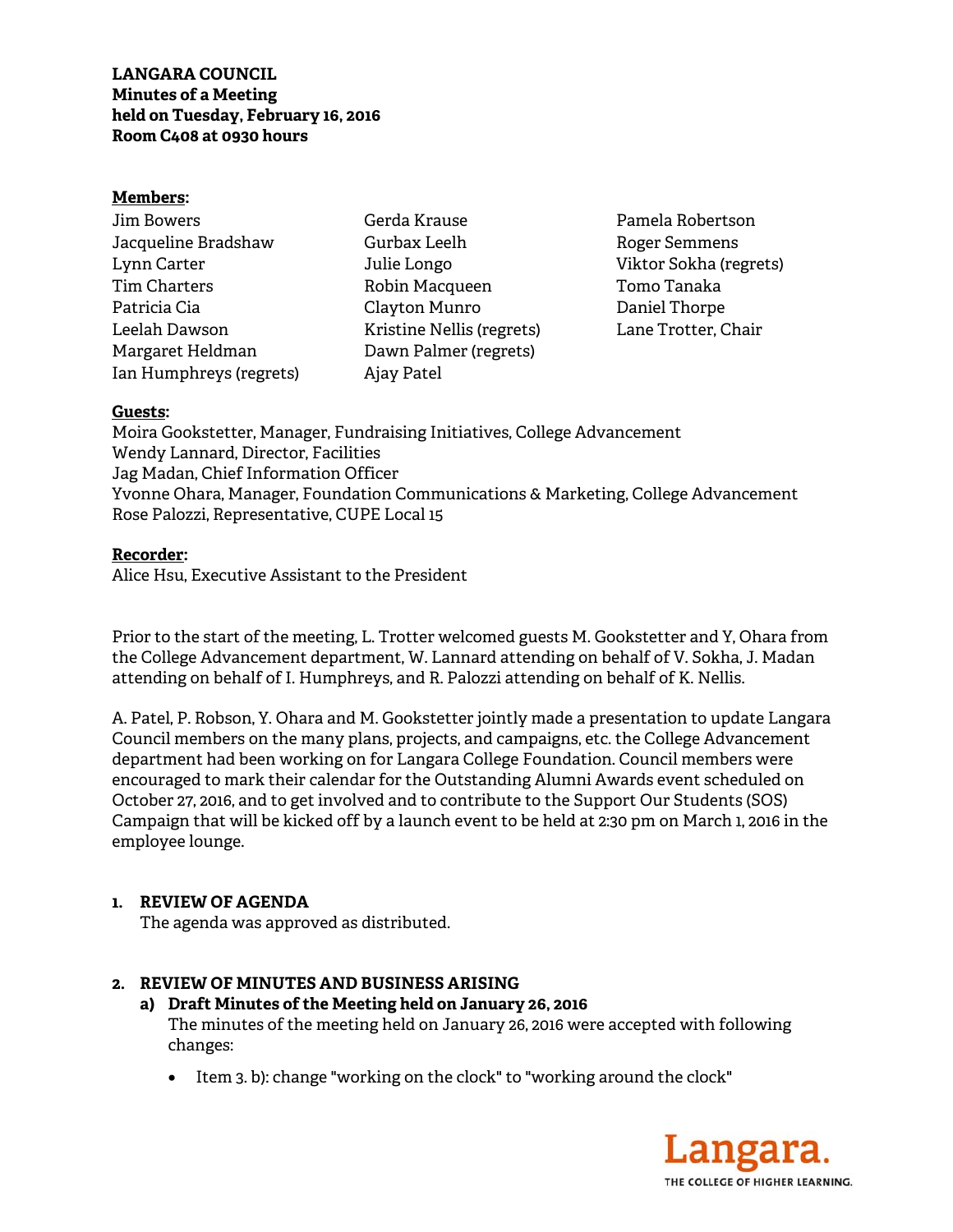- Revise item 4. a), third bullet to read "Based on the way Co-op FTEs are reported to the Central Data Warehouse, a number of courses using the course code "COOP" needed to be renamed. The new code is EXPE (Experiential Education)."
- Item 4. a), last second bullet: correct typo "Madam" to "Madan"

# **3. STANDING ITEMS**

# **a) Building Update**

W. Lannard provided following updates on the new Science and Technology Building project:

- Contractors accelerated their work plan and the new handover date is now July 29, 2016.
- The move in will start from the top floor beginning with Chemistry followed by Kinesiology, Biology, Physics, Nursing and Computer Science. The Registrar's office will be moving sometime in October. Meetings will be held with these departments in the next few weeks to go over preliminary move information.
- An RFP had gone out for a professional moving company and the plan is to have a moving coordinator, provided by the moving company, on board by the end of April to start working on the details for the move in.
- Project budget is tight but remains on budget.

W. Lannard also provided an update on following renovation projects:

- Renovation plans for the fourth and the fifth floor of the C Building over summer 2016 were underway. Building permits would not be expected until late June 2016 as the City's permit process was backlogged.
- Two classrooms currently sitting across from the Registrar's office will be renovated to be the new location for Disability Services so that, once the Registrar's office vacates its current space, renovation can start immediately to convert the space into new offices for the executives and the Communications and Marketing department.
- Senior Leadership Team office and Communications and Marketing department will be moving into trailers in late May or early June 2016.

In response to a question, W. Lannard advised that it does not cost the College extra money to have the contractors accelerate their work in this circumstance.

In response to a question around renovations for the A Building, W. Lannard advised that lots planning still need to be done and the renovations for the vacate space in the A Building likely will not start until January 2017.

In response to a question whether an advisory group will be formed to assist the planning for the renovation, L. Trotter advised that he will do a follow-up and respond to this question at next Langara Council meeting.

**ACTION: L. Trotter** 

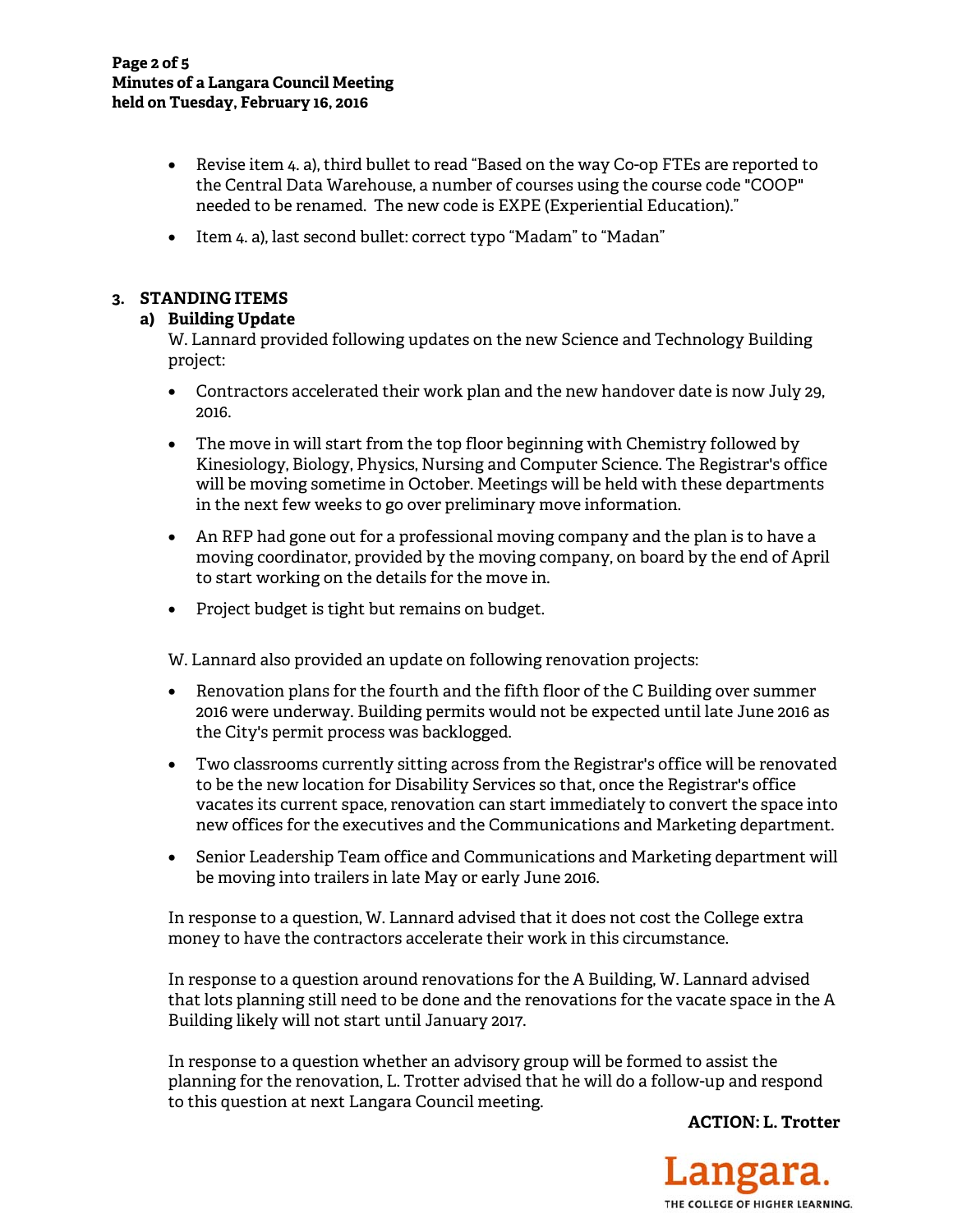# **b) IT Update**

J. Madan made a presentation to provide an update on following IT projects:

- Essential Systems Stabilization and Security Enhancements (ESSSE): A Disaster Recovery Planning (DRP) consultant who had worked with the higher education section was recently hired to help the College to redesign our network architecture to ensure for the future that things can be done seamlessly when it is necessary to flip over to a backup site. IT is also working with Communications & Marketing to develop a static web page that will be visible in the case of outages or during a scheduled maintenance. As well, Luminis, our web page portal, had been upgraded to version 4.3 on February 7, 2016 and Oracle, the database behind the scene, had been upgraded to version 12c on December 23, 2015.
- VOIP: All employees who do not currently have a VOIP phone will receive a replacement by early Fall 2016.
- Office 365 migration: This project is currently in analysis and design phase. The rollout is scheduled to start sometime in March or April 2016 and the goal is still to complete the project by August 2016.
- IT deliverables for the new Science and Technology Building: This project depends on the construction schedule for the building. IT will move in to do all the necessary work as soon as IT is given access to the building.
- PCI Compliance: IT is currently reviewing vendor responses to help them complete an option analysis.
- International Education Customer Relationship Management (CRM) Software: Reviews of all RFI submissions had been completed. IT will hold a meeting next week to discuss the RFP process that will be looking for a sustainable system that can manage the database of both our prospect students and student recruitment agents.

Discussions ensued and members' questions were answered.

• IT Governance & Advisory Committee: The Terms of Reference for the Committee had been updated based on the feedback received and anticipated to be finalized at the next meeting. The Committee is also working on creating a separate policy to provide clear procedures and guidelines related to Canada's Anti-Spam Legislation (CASL). The final draft will be presented to the Langara Leadership Team and Langara Council for recommendation to the President for approval.

In response to a question, J. Madan advised that the reason to replace all old handsets with new VOIP phones is that Mitel will no longer support the network hardware for the older phones. It is important to note that current analog or older digital phones will not work with our new system or VOIP servers, thus the replacement program.

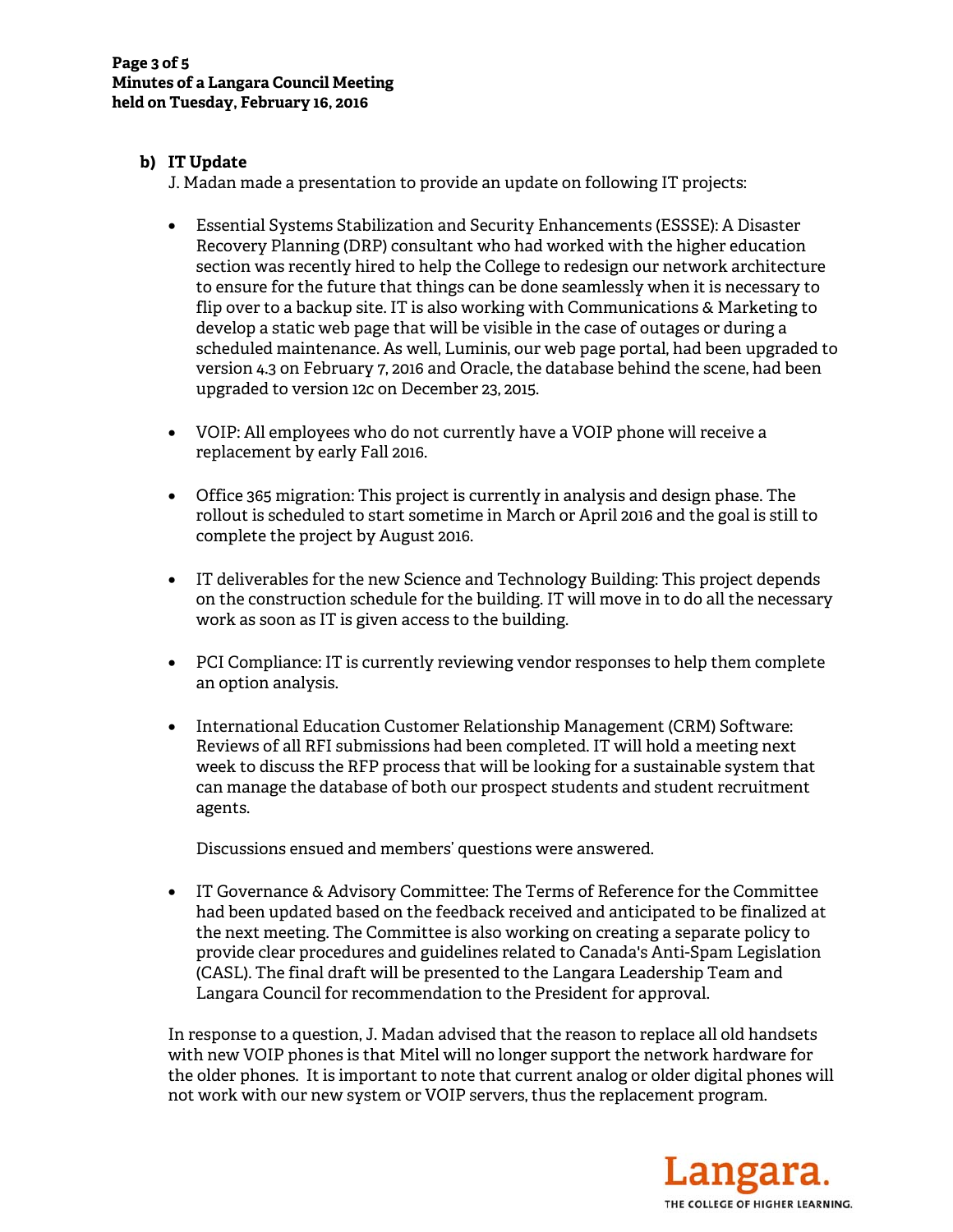## **4. CURRICULUM ITEMS**

#### **a) Education Council Meeting held on January 19, 2016**

G. Krause referred to the summary report attached to the agenda for the Education Council meeting held on January 19, 2016 and highlighted the following:

- Langara School of Management will be offering two new programs: Diploma in Financial Services and Diploma in Financial Services Co-operative Education
- Continuing Studies developed a contract program for the Ministry of Jobs, Tourism and Skills Training – Retail Sales Associate Langara Training, which will be available specifically for recent immigrants to prepare them for retail positions.

The Education Council summary report for January 19, 2016 was received for information.

### **5. FOR INFORMATION**

### **a) President's Report**

L. Trotter referred to the memo on President's Report attached to the agenda and highlighted the following:

- L. Trotter thanked the Provost Search Committee for their work and advised that a series of college-wide meetings with key stakeholders had been scheduled on February 25, 2016. Council members were encouraged to attend the meeting scheduled for their work group.
- L. Trotter had a meeting with Musqueam Chief W. Sparrow to thank him for the support from the Musqueam for the Naming Ceremony held on January 11, 2016. L. Trotter also met with G. Sparrow, Langara's Elder in Residence, C. Munro and L. Fisher to thank them for all the work they had done for the College. The College is in the process of setting up a meeting between Langara College Board and the Musqueam Council, and the purpose of the meeting is to discuss how Langara and Musqueam can work more closely together and help each other in areas needed.

C. Munro added that it is very exciting to see open communications between the College and Musqueam. A long list of items Langara and Musqueam can work together have been identified although still need to be prioritized. Musqueam got some major development plans for their land and a number of their community members will require significant training that Langara might be able to offer.

• L. Trotter and V. Sokha met with Assistant Deputy Minister K. Brewster on February 10, 2016 to discuss a follow-up budget development item from the Board's Audit and Finance Committee meeting. L. Trotter also took the opportunity to connect with University of Victoria President J. Cassels and S. MacDonald, Assistant Deputy Minister at the Ministry of Jobs, Tourism and Skills Training.